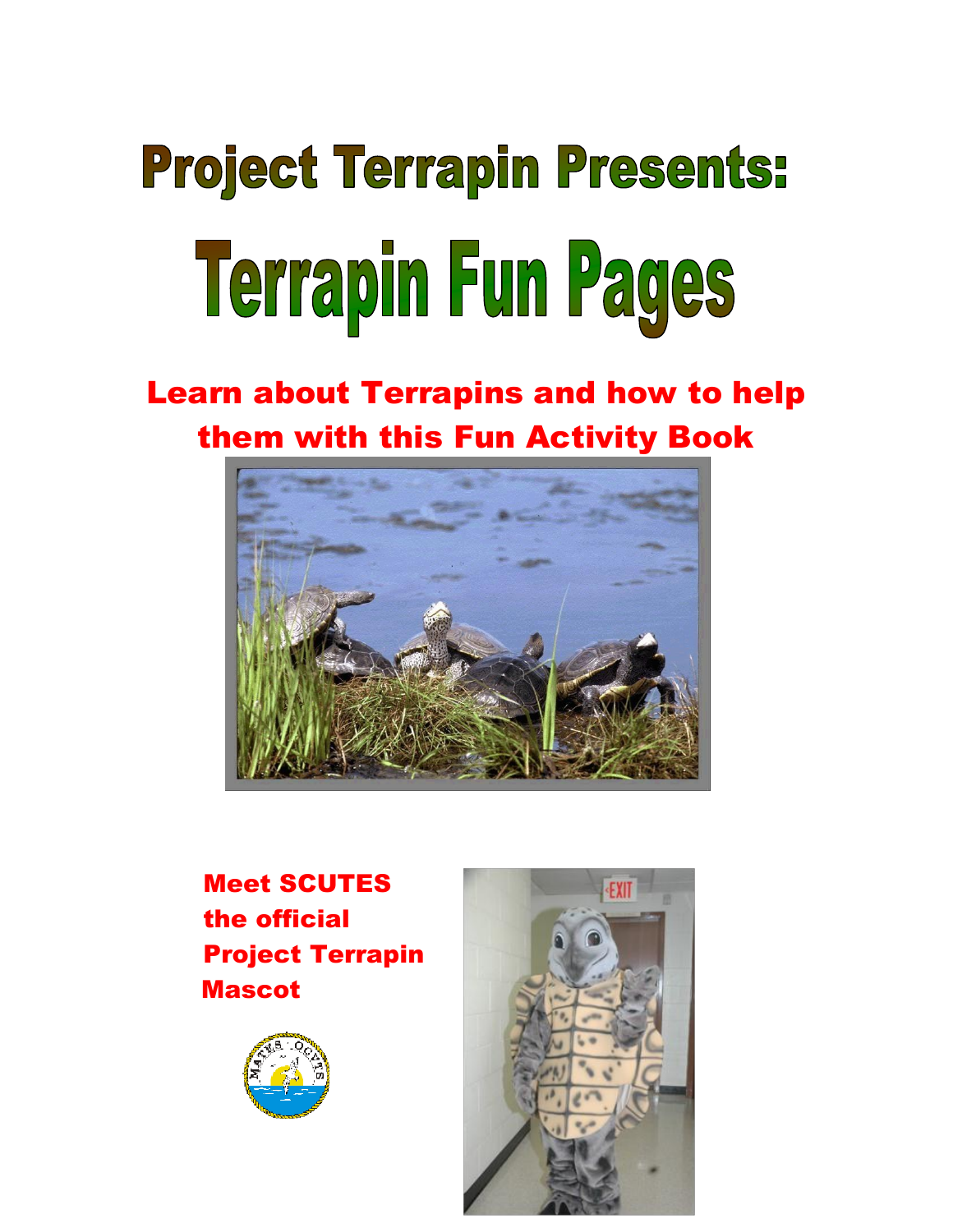## **How many words can you** make from the words **Diamondback Terrapin**

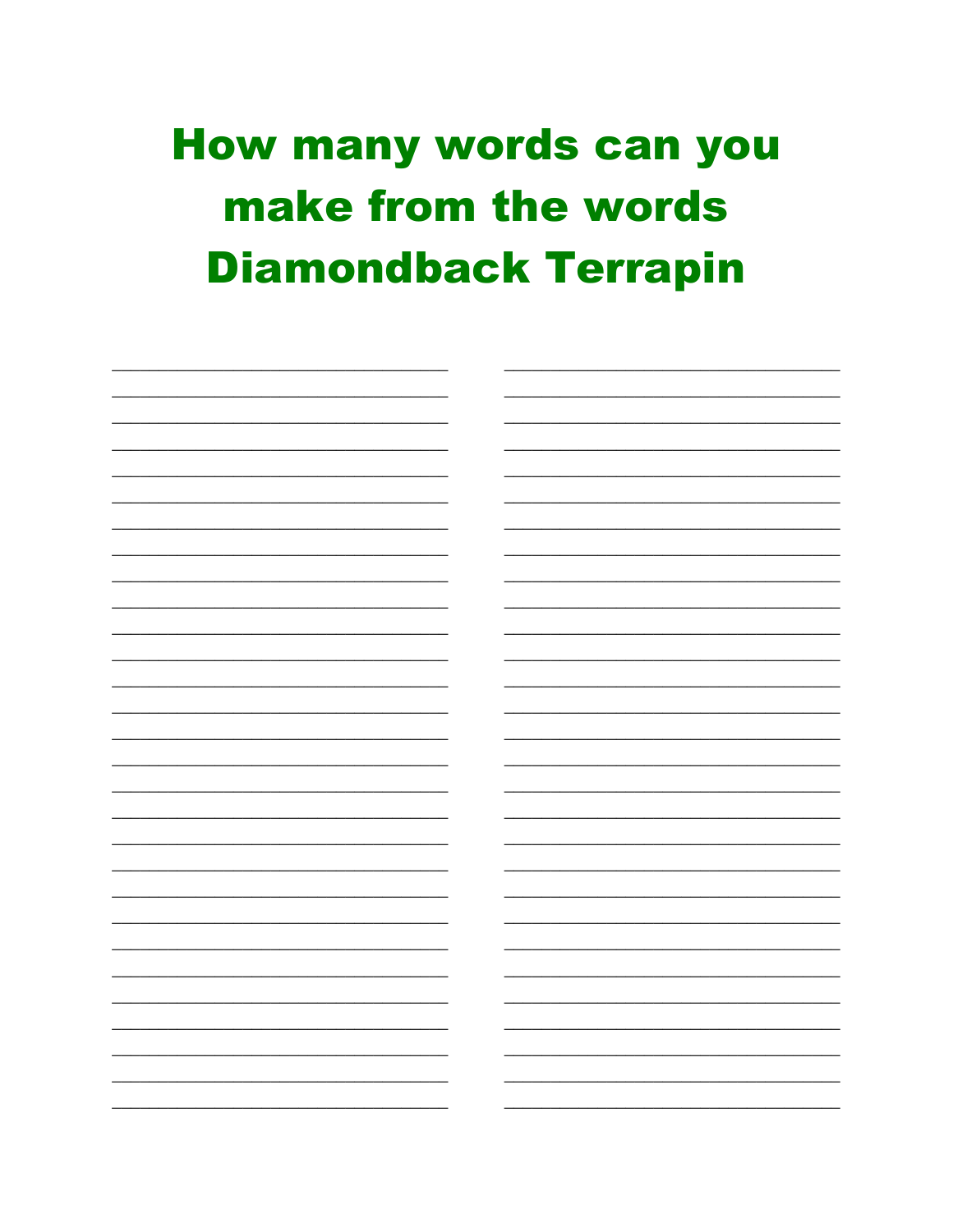## **Terrapins are cool**

|                | <b>Scramble</b> | <b>Answer</b> |
|----------------|-----------------|---------------|
| $\mathbf{1}$   | iomkcddnaba     |               |
| $\overline{2}$ | entiarpr        |               |
| 3              | ctessu          |               |
| $\overline{4}$ | ewbdbe          |               |
| 5              | itelper         |               |
| 6              | setn            |               |
| 7              | csasle          |               |
| 8              | ivpsuvhsori     |               |
| 9              | bedgri          |               |
| 10             | wlsca           |               |

#### **TURTLE JOKES!!!!!!!!**

Q: Why did the turtle cross the street? A: To get to the Shell Station! Q: What do you call a turtle that flies? A: A shell-icoper! Q: What do you get when you cross a porcupine and a turtle? A: A slowpoke! Q: What kind of phone did the turtle buy? A: A shellular phone!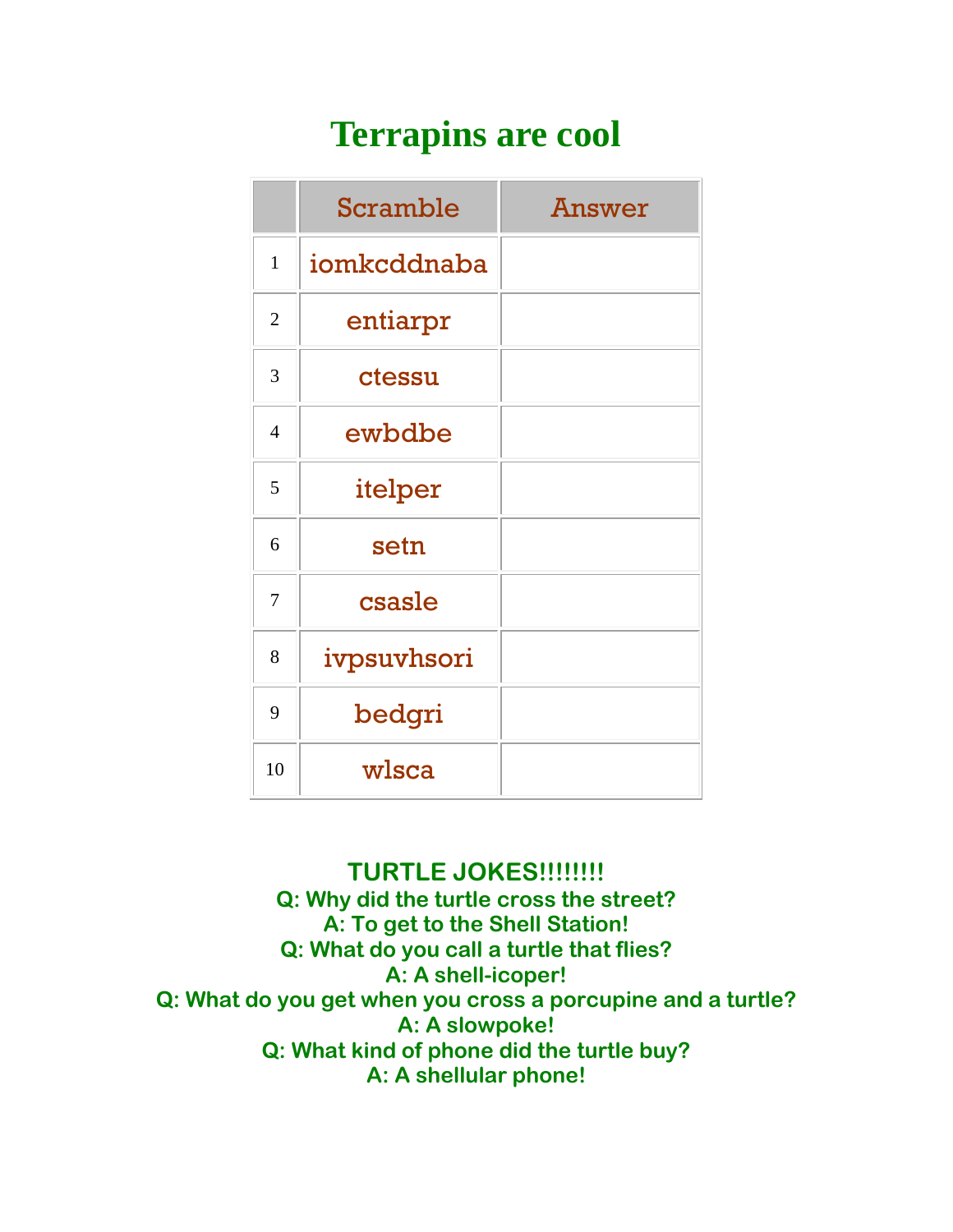## **Terrapin Facts**

| $\overline{\mathbf{1}}$ |                 |                         |                 |                |                | $\overline{2}$ |                |  |                |  |  |
|-------------------------|-----------------|-------------------------|-----------------|----------------|----------------|----------------|----------------|--|----------------|--|--|
|                         |                 |                         |                 |                |                |                |                |  |                |  |  |
|                         |                 |                         |                 |                | $\overline{3}$ |                | $\overline{4}$ |  | $\overline{5}$ |  |  |
|                         |                 |                         |                 |                |                |                |                |  |                |  |  |
|                         |                 |                         |                 |                |                |                |                |  |                |  |  |
|                         |                 |                         |                 |                |                |                | $\overline{6}$ |  |                |  |  |
|                         |                 |                         |                 | $\overline{7}$ |                |                |                |  |                |  |  |
|                         |                 |                         |                 |                |                |                |                |  |                |  |  |
|                         |                 | $\overline{\mathbf{8}}$ |                 |                |                | $\overline{9}$ |                |  |                |  |  |
|                         |                 |                         |                 | $ 10\rangle$   |                |                |                |  |                |  |  |
|                         |                 |                         |                 |                |                |                |                |  |                |  |  |
|                         |                 |                         | $\overline{11}$ |                |                |                |                |  |                |  |  |
|                         |                 |                         |                 |                |                |                |                |  |                |  |  |
|                         | $\overline{12}$ |                         |                 |                |                |                |                |  |                |  |  |
|                         |                 |                         |                 |                |                |                |                |  |                |  |  |
|                         |                 |                         |                 |                |                |                |                |  |                |  |  |
|                         |                 |                         |                 |                |                |                |                |  |                |  |  |
|                         |                 |                         |                 |                |                |                |                |  |                |  |  |
|                         |                 |                         |                 |                |                |                |                |  |                |  |  |

#### **Across**

- 1. The Outermost scutes are called this (2 words)
- 3. This is what the group of eggs is called
- 5. Terrapins do this to regulate body temperature
- 6. This is what the bottom of the terrapin's shell is called
- 7. The terrapin's shell is attached to this
- 10. A catch that is not wanted
- 12. These are the larger terrapins

#### **Down**

- 2. The type of blood terrapins have
- 4. This determines the gender of the egg
- 5. This is a threat to terrapins
- 8. This holds the carapace and plastron together
- 9. These are the scale types of terrapins
- 11. The type of water terrapins live in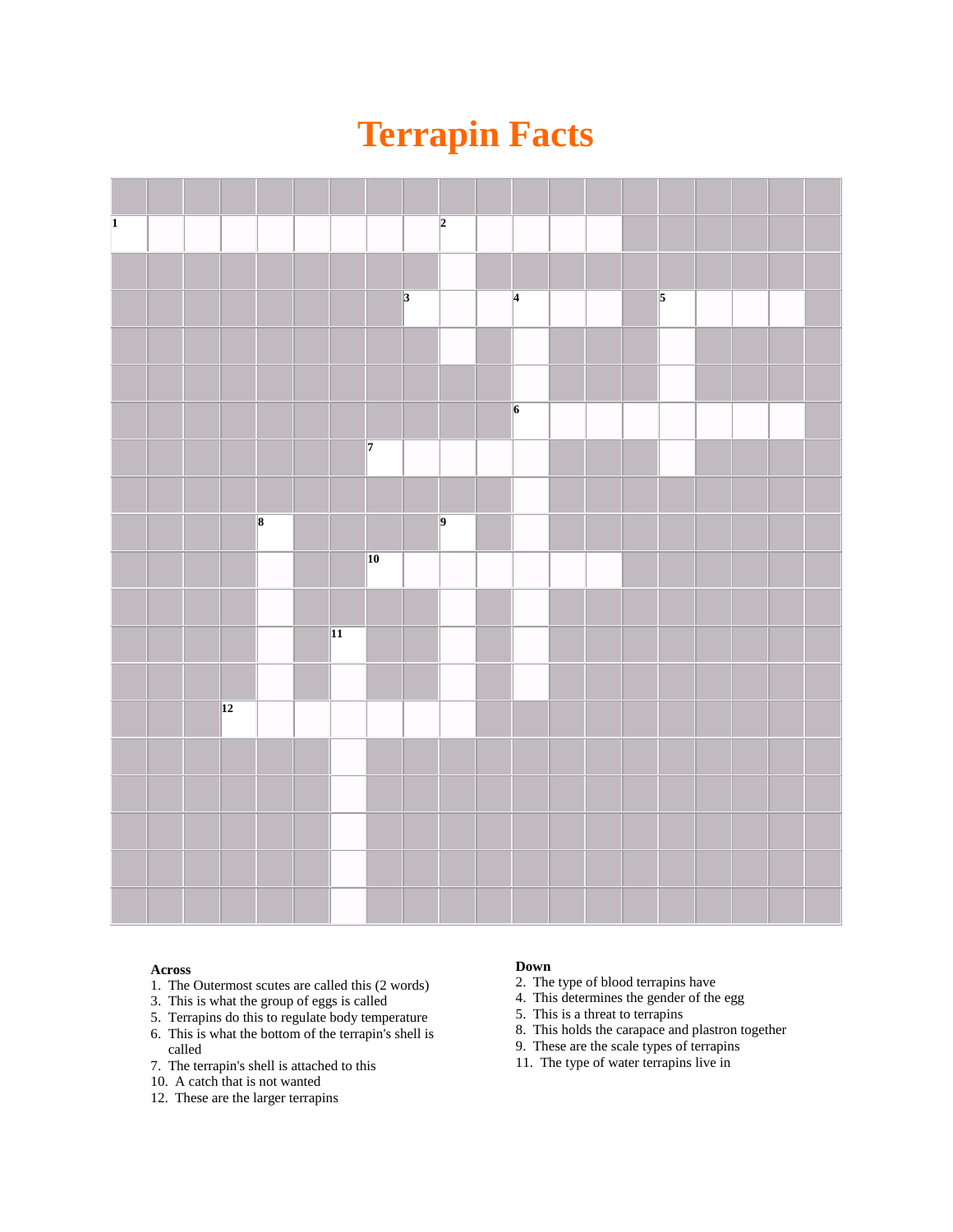## Draw the 2<sup>nd</sup> half of the diamondback terrapin

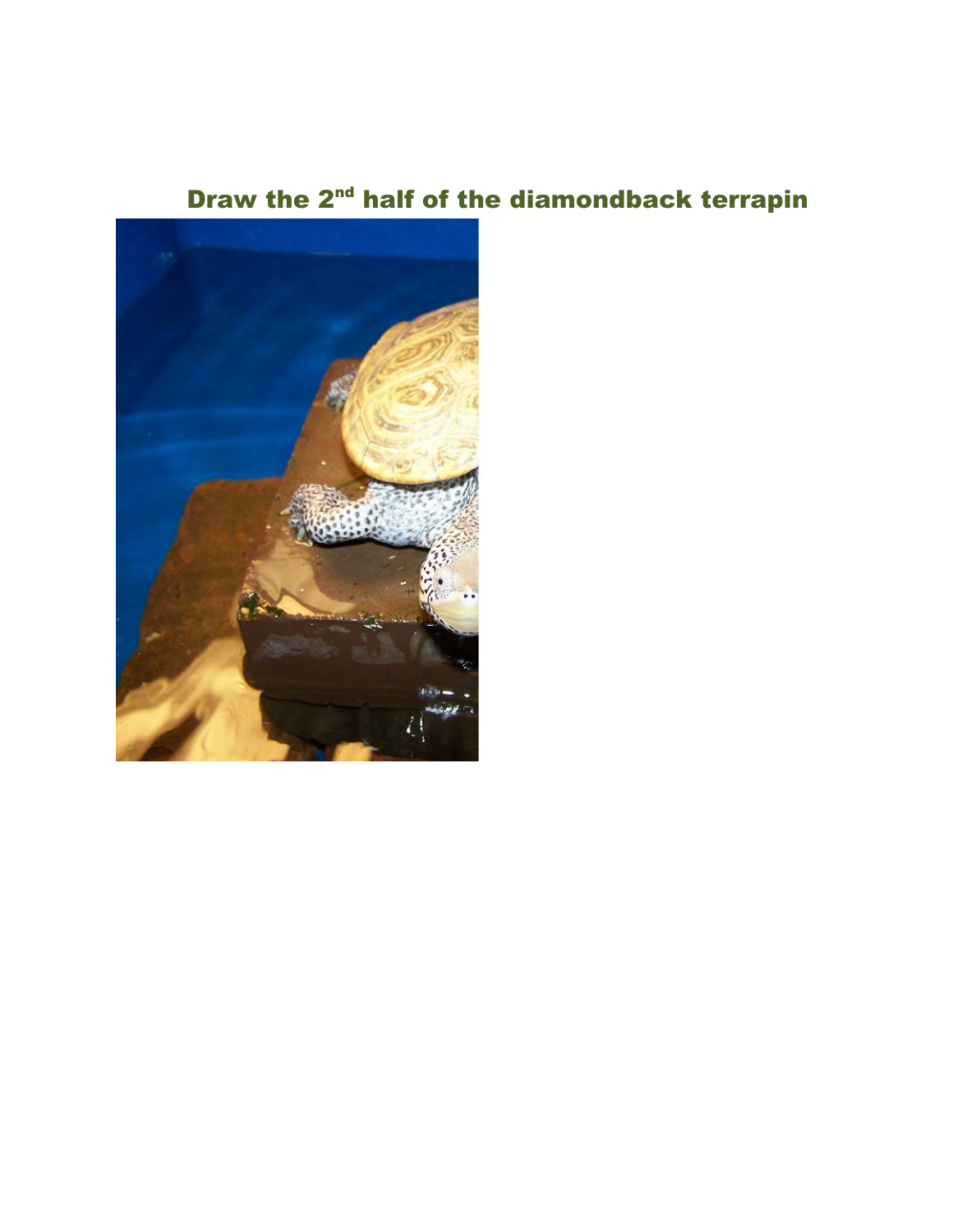#### USE THE SECRET CODE TO ANSWER THE QUESTIONS:

A=24 B=12 C=8 D=6 E=17 F=10 G=3 H=21 I=1 J=16 K=2 L=5 M=13 N=23 O=15 P=11 Q=22 R=25 S=4 T=7 U=9 V=14 W=20 X=18 Y=26  $Z=19$ 

### 1. WHAT IS THE SCIENTIFIC NAME OF THE DIAMONDBACK TERRAPIN?



#### 2. WHAT ARE SOME THREATS TO TERRAPINS?



| 20 17 12 12 17 6 |  |  |
|------------------|--|--|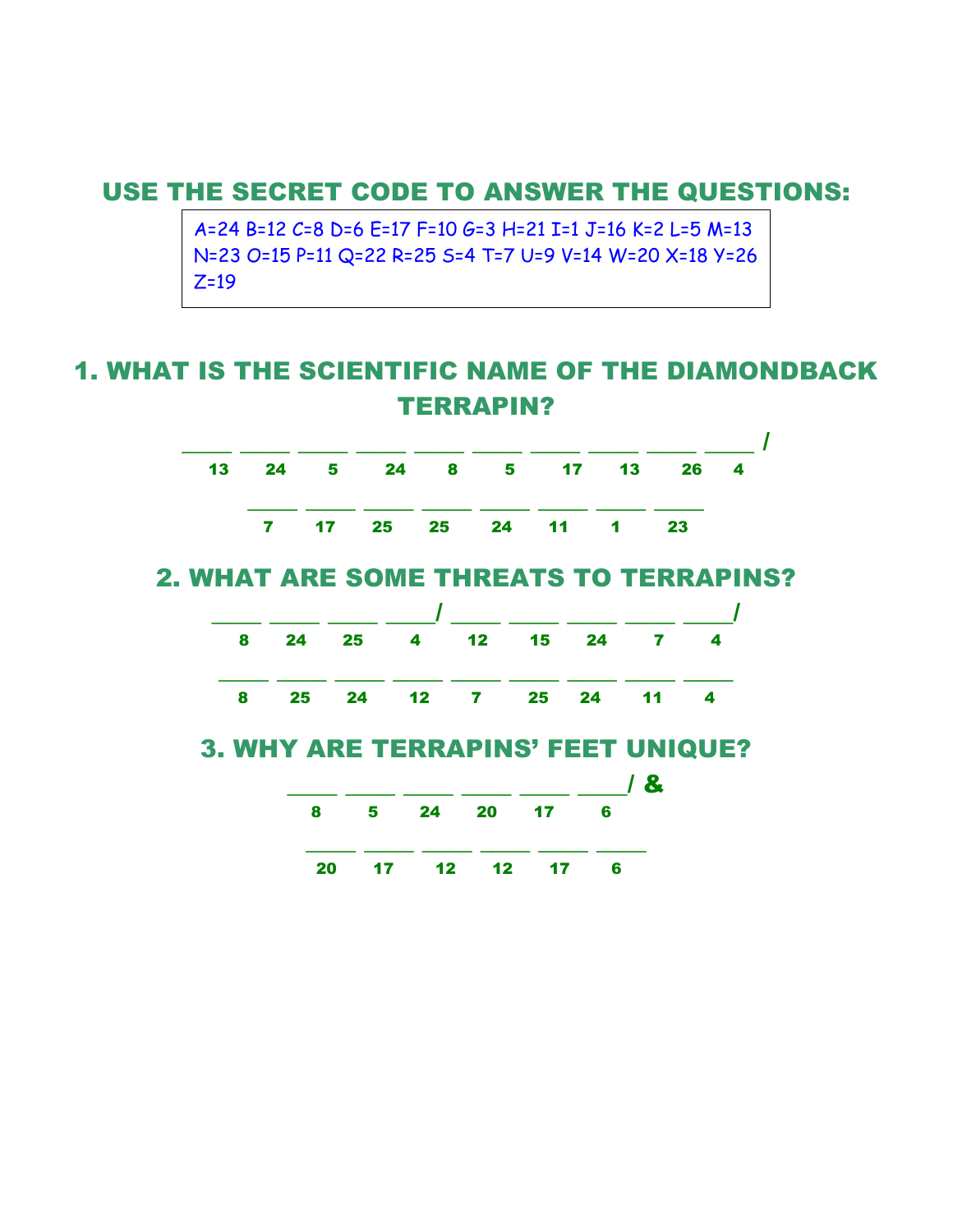## **Terrapin Mania**

T N A Q Q Y W E U P B D Q E L I T P E R G D E W A L C A K C D I A M O N D B A C K L U D Z J H O M W Y F N T Z U N C D Y S D Z S I E I W H D O T J L I C I C Z E F W P B D J Y X S C E P X R H H U O R W A H E B E D H E M H C V L I S C T H S R Z D N W E H A N R Y O U W R T E L R W O X Q X I D C Q Q L W A A S E C O O E E H X C K L D M C T A L O A G G E X Z A B Y J B I H D B M G J T B P W H I F T N G S R J R U A J G O B T I J M C L W O K D Y

BLOODED BRIDGE BYCATCH CLAWED CLUTCH COLD **COSTAL** DIAMONDBA CK EGG MARSH **NEST** REPTILE **SCUTES** TAIL **TERRAPIN WEBBED**